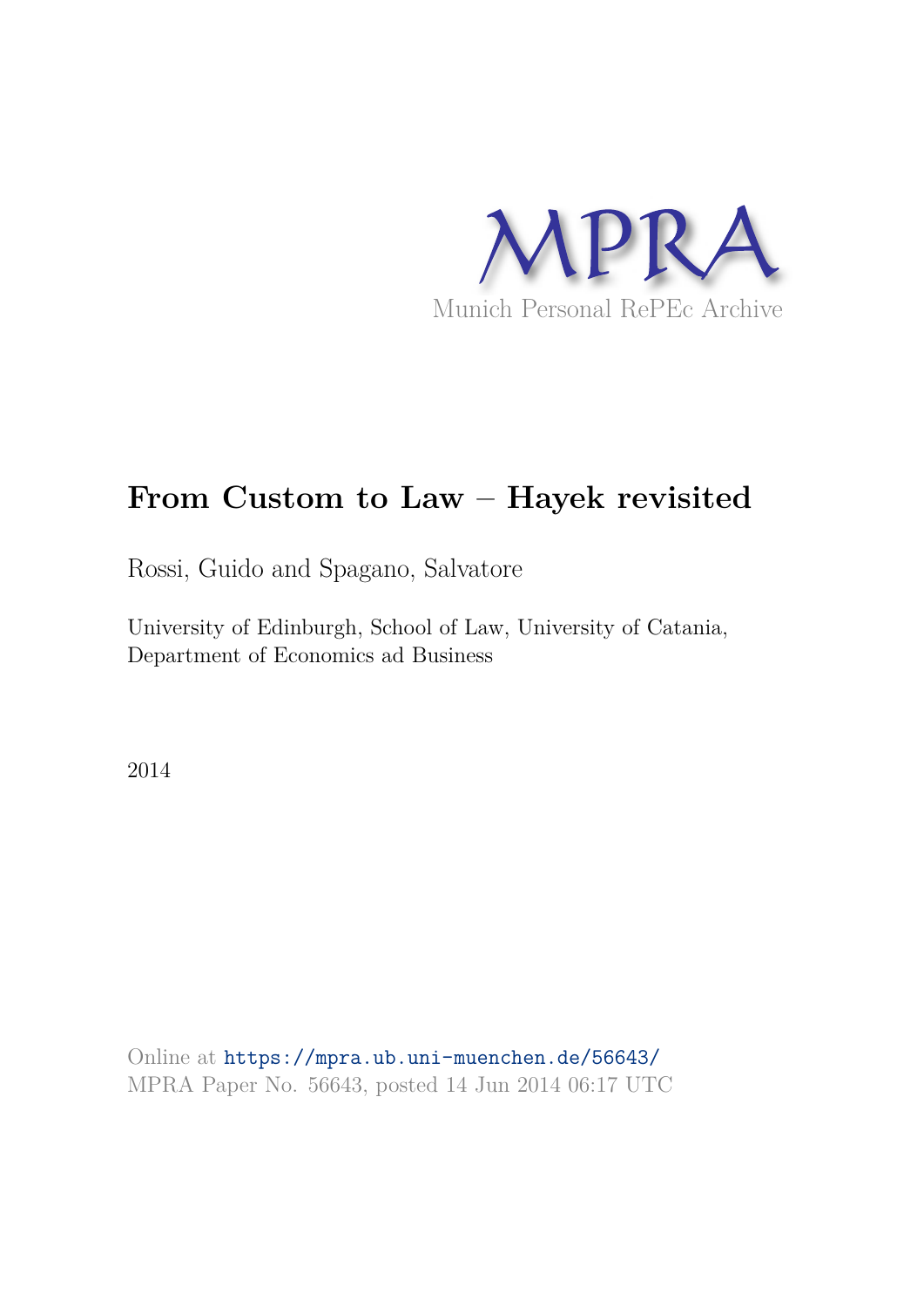## From Custom to Law – Hayek revisited

Guido Rossi<sup>\*</sup> and Salvatore Spagano<sup>\*\*</sup>

The present paper combines legal history with economic theory so to explain the passage from custom to law. Economists have usually explained the shift from customary to statutory law (that is, from spontaneous to formal rules) either in terms contractualism or evolutionism. In the first case, law is the only efficient solution for a Hobbesian-like immanent social conflict. In the second case, customs do create an efficient enough equilibrium. Law comes on a later stage just to formalise an already accepted rule, vesting the custom with a formal status. Neither theory, however, is fully able to explain the transition from custom to law. One struggles with the very acceptance of customs in the first place. The other fails to provide a satisfactorily explanation of the passage from custom to law. The present work seeks to reconcile the two theories by looking at the economic advantages of statutory law over custom. Unlike the first theory, it does not deny that customs may produce a relatively efficient status, but it seeks to explain why, at a certain point, customs were considered as inadequate and statutory law became more desirable. Our answer lies in the publication of written rules, for the presumption of knowledge it entails. Presumption of knowledge of the applicable rules is one of the elements that (oral) customs could not provide to contracts. Although somewhat neglected in many studies on customs and legislation, publication is a crucial element for our understanding of the passage from spontaneous custom to positive law.

The work shall first introduce the passage from customary to statutory law in both legal and economic theories. Then, it will analyse the deep symmetry between the number of agents involved and the number of transactions on the one hand and the progressive replacement of customs with statutes on the other. The conclusions of such an analysis will be used to prove the crucial role played by the presumption of knowledge, which is perhaps the missing link between different economic theories on customs and law.

JEL classification: B25, H10

Keywords: Evolutionary Economics, Constitutional Law

#### **1. Introduction**

Widespread knowledge of 'due behaviour' allows to cope with future events with sufficient foreseeability. Some behaviour patterns emerge spontaneously, others are legally imposed. Whatever their origin, be it spontaneous or prescribed, rules improve exchange efficiency and so the welfare of the agents involved therein. These two kinds of rules derive from two cultural approaches, and ultimately from two different legal policy options. The scholars who investigate such rules may be grouped (oversimplifying a good deal) in categories ranging from contractualists to evolutionists. Contractualists see rules as means to an end.<sup>1</sup> Evolutionists consider

<sup>\*</sup> University of Edinburgh, School of Law, guido.rossi@ed.ac.uk

<sup>\*\*</sup> Dipartimento Economia e Impresa, Università di Catania, spagano@unict.it

<sup>&</sup>lt;sup>1</sup> McCormick – Tollison (1981); Voigt (1997); Buchanan (1990; 2006); Buchanan – Tullock (1965); Voigt (2011).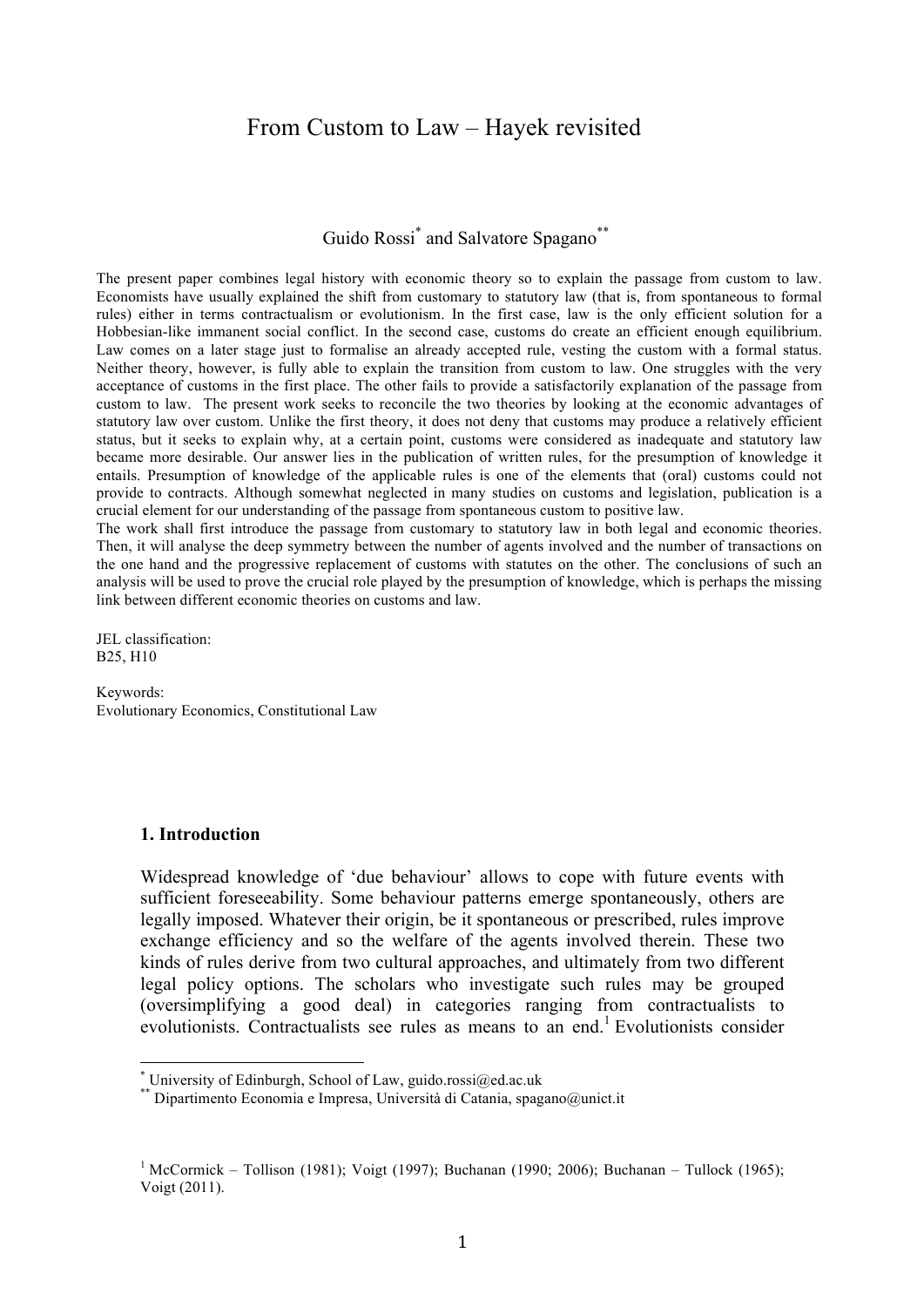rules as spontaneous phenomena, whose success and diffusion depends on their prevailing over others.<sup>2</sup> As no-one planned a spontaneous rule, so nobody can amend it: arbitrary changes would entail unforeseeable consequences. Spontaneous rules therefore result, so to say, in an equilibrium lacking of any sense of direction. They do not aim to achieve a certain result, to fulfil a particular task. Much to the contrary, legally imposed rules envisage a certain balance between the parties in order to achieve a given purpose.

The present work shows how both kinds of rules share the common element of efficiency (the former as their cause, the latter as their purpose), and it envisages their possible integration by looking at the diffusion of behaviour mechanisms. Firstly, this work introduces briefly the two extremes of the economic literature on the subject of collective behaviour regulation. Secondly, it looks at Hayek's problem on the conditions requiring the shift from spontaneous to imposed rule, and it argues that the main variable depends on the number of people involved. Thirdly, and lastly, it provides some legal examples in support of such an argument.

#### **2. Efficient rules: short overview of evolutionism and contractualism**

2.1 Spontaneous rules

Frederick von Hayek paved the way for a theory of law understood as the unintentional result of the pursuing of individual aims. Hayek's analysis of the law moves from the problem of the nature of the *order* which regulates human institutions<sup>3</sup>

Classical Greek was more fortunate in possessing distinct single words for the two kinds of order, namely *taxis* for a made order, such as, for example, an order of battle, and *kosmos* for a grown order, meaning originally 'a right order in a state or a community'

Hayek's critique of the legitimacy of 'made orders' moves from the rejection of the tendency to interpret regular behaviours as the product of a mind at work. Instead of considering regular conducts as the result of '*taxis*', he argues, it is necessary to look at them in the same way as Darwinian scientists re-interpreted natural sciences:<sup>4</sup>

The theory of evolution proper provides no more than an account of a process the outcome of which will depend on a very large number of particular facts, far too numerous for us to know in their entirety, and therefore does not lead to predictions about the future

Just as in nature, so in law evolutionism may only help understanding the process that has taken place, but not to amend it.<sup>5</sup>

<sup>&</sup>lt;sup>2</sup> Axelrod (1986); Sugden (1989); Binmore (1998); Gintis (2000); Ostrom (2000); Hodgson (2003); Richerson – Boyd (2005); Aoki (2007).

 $3$  Hayek (1983, p. 37), emphasis in original.

 $4$  Hayek (1983, pp. 23-24).

 $<sup>5</sup>$  Hayek (1983, p. 164), emphasis in original. Some hints in the same directions are already to be found</sup> in Adam Smith. When commenting Hume's division of labour, Smith argued that 'This division of labour, from which so many advantages are derived, is not originally the effect of any human wisdom, which foresees and intends that general opulence to which it gives occasion' Smith (2006, p. 12).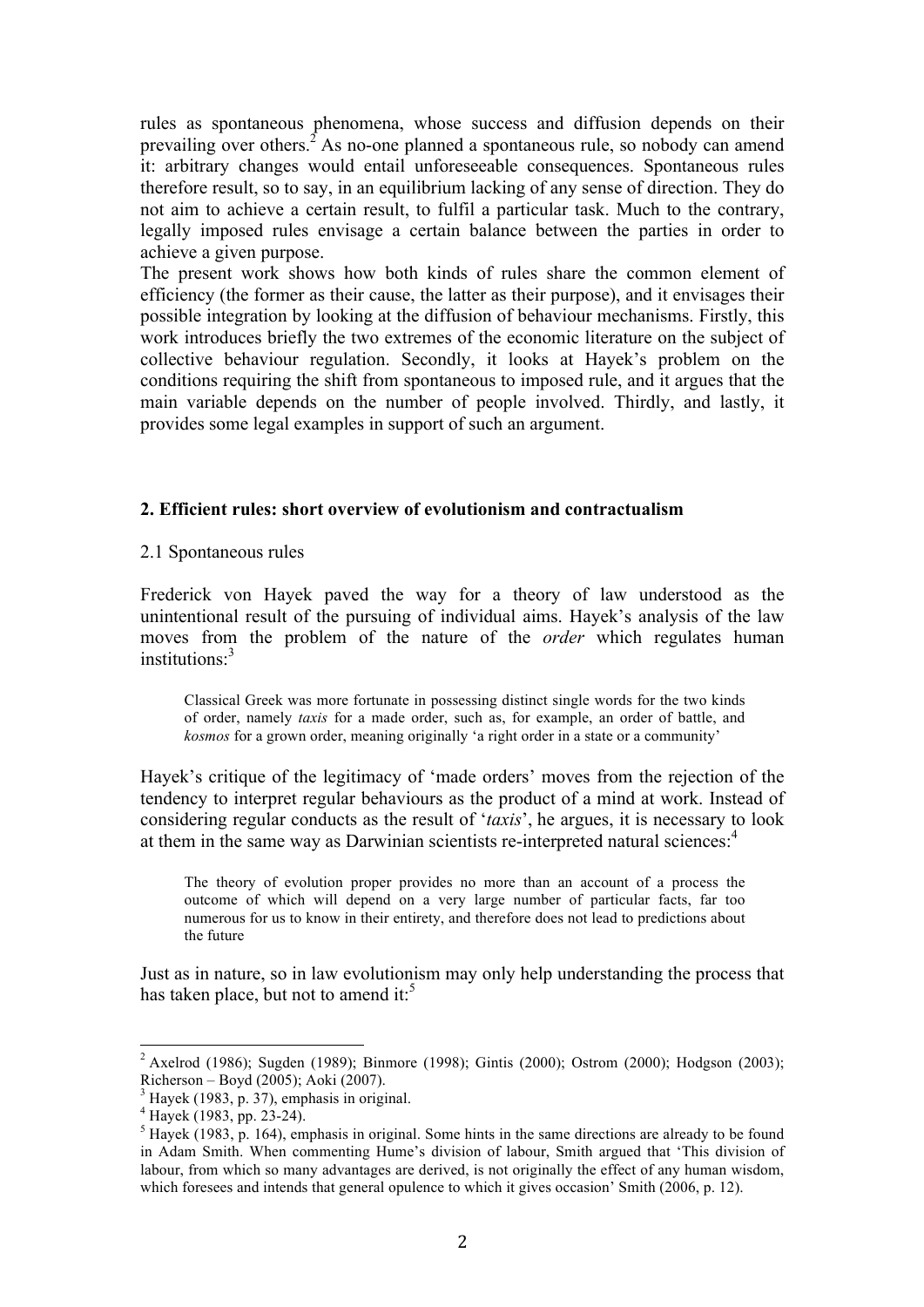*We have never designed our economic system. We were not intelligent enough for that.*  We have stumbled into it and it has carried us to unforeseen heights and given rise to ambitions which may yet lead us to destroy it

Evolutionary process is blind. Chance and need alone move it. While it ensures the survival of the more apt rule, evolutionism does not necessarily lead to the best one. Provided such best rule existed, it is well possible that it never materialised. It might just never had the *chance* to appear. Behaviour patterns appear spontaneously and spread themselves. It is possible to track their origin and their cause, but not their end, for they structurally lack of any aim. Rules aim at something only when devised by some authority. Rules assert themselves: free interaction of individual behaviours, each looking after its own benefit, results in a spontaneous order. Only then the authority bestows its approval to that order, sanctioning it as lawful: $6$ 

Factual observance of some rules no doubt preceded any deliberate enforcement

## 2.2. Imposed rules

Imposed rules lie at the other extreme of the economic literature on collective behaviour regulation. Although contractual law-making (which results in imposed rules) stands in clear opposition to spontaneous legal evolution, they both share the same methodological individualism. The different approach depends on the possibility of *choosing* a law. Such a choice presupposes the full understanding of a legal system. For Hayek (and, with him, evolutionary scholars) this is not possible. For Buchanan and the contractualists it is both possible and necessary.

Buchanan moves from the same starting point as Hobbes – mistrust leading to social unrest:<sup>7</sup>

a natural distribution will emerge from actual or potential conflict. […] In attaining his share in this natural distribution, each person finds it necessary to invest effort (time and energy) in predatory and/or defence activity

For Buchanan complete lack of social unrest is unattainable. Paucity of resources and absence of laws (or of enforceable laws) would necessarily lead to conflict. The only possible solution is the forcible imposition of rules, so to correct and amend spontaneous behaviours.<sup>8</sup> Constitutional Economics is ultimately the research of the most efficient rule to order social behaviours. Contractualism and evolutionary theory both ultimately stem from the same individualistic methodology, and yet they reach entirely opposite results. While contractualism seeks to improve the original (and, in its view, highly inefficient) spontaneous order, evolutionism denies the very possibility to amend it. At first sight the two theories appear one the nemesis of the other. They both move from extremely aprioristic positions, irreconcilably distant from each other. The present work would suggest the contrary – contractualism may be considered as complementary to spontaneous law-making.

<sup>6</sup> Hayek (1983, p. 96).

 $^7$  Buchanan (2006, p. 28).

 $8$  Cf. Buchanan (1990).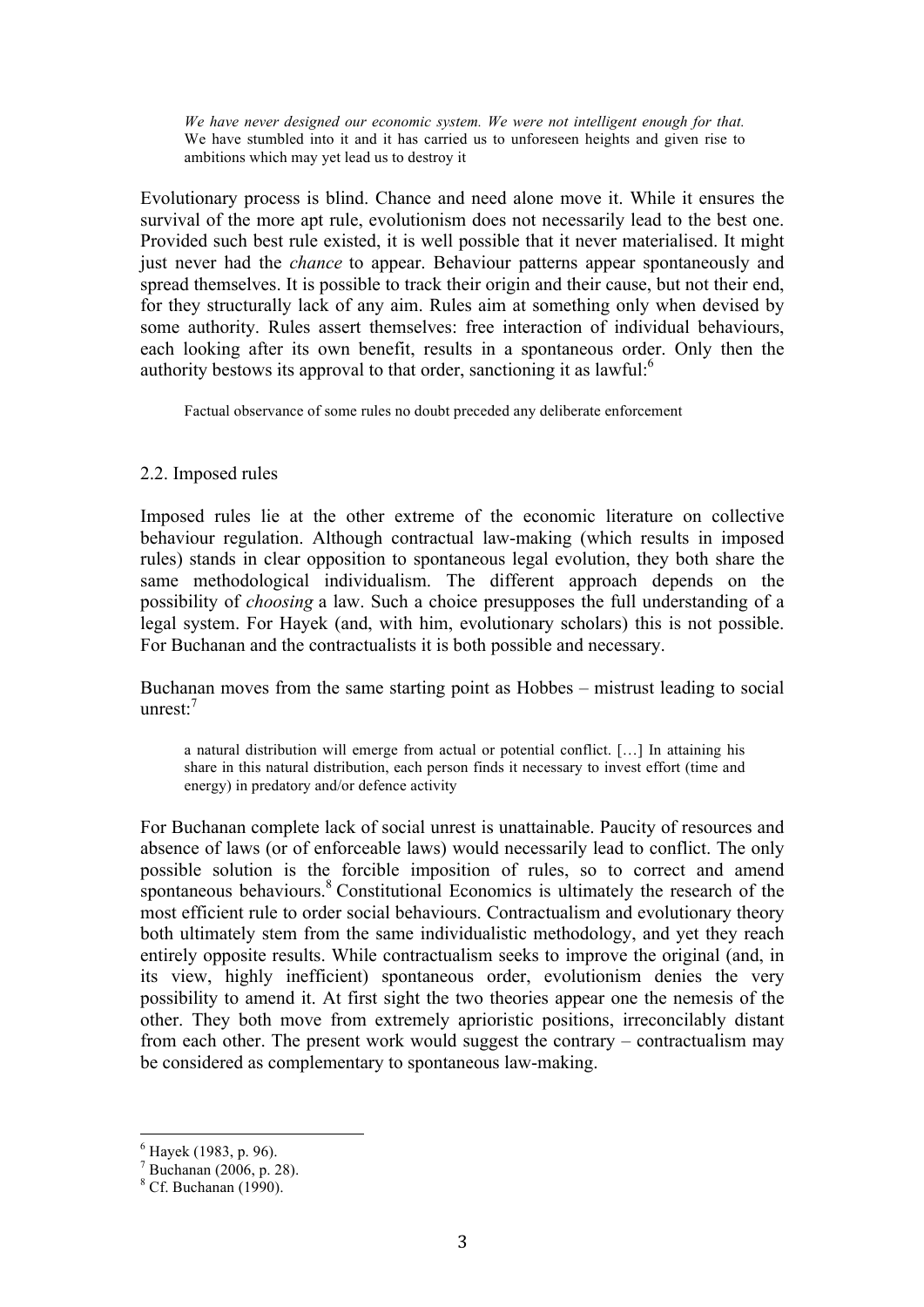## **3. A third way**

Surprisingly enough, Hayek did appreciate the merits of intentionally amending spontaneous rules. He allowed such a possibility, but markedly narrowed its scope:<sup>9</sup>

The fact that all law arising out of the endeavour to articulate rules of conduct will of necessity possess some desirable properties not necessarily possessed by the commands of a legislator does not mean that in other respects such law may not develop in very undesirable directions, and that when this happens correction by deliberate legislation may not be the only practicable way out. For a variety of reasons the spontaneous process of growth may lead into an *impasse* from which it cannot extricate itself by its own forces or which it will at least not correct quickly enough. […] The fact that law that has evolved in this way has certain desirable properties does not prove that it will always be good law or even that some of its rules may not be very bad. It therefore does not mean that we can altogether dispense with legislation

The above passage might look somewhat perfunctory. In a few lines Hayek allowed what he had strongly denied throughout his entire legal theory – the legitimacy and the merits of imposed rules. Moreover, Hayek does not explain what such an 'impasse from which [spontaneous law-making] cannot extricate itself' may be, nor even the desirable speed at which the system should overcome it. Furthermore, Hayek does not say what kind of authoritative remedy should be applied, and what conditions should accompany the remedy itself. All such questions find a clear answer in the contractualist theory. And yet Hayek is silent on each and every of them. His silence depends on his reluctance to acknowledge expressly the need to support spontaneous rules with imposed ones. Reluctant as he is, Hayek confines the possibility of deadlocks in the development of spontaneous legal order to a few lines in which he considers them as possible but highly improbable. And yet, the possibility of such deadlocks betrays the limits of Hayek's own theory, or at least disproves its selfsufficiency.

Our question is when exactly the State ought to intervene in a spontaneous order, when it should change its attitude – from a negative duty (duty not to interfere) to a positive one (duty to intervene). Hayek leaves the question unanswered, ducking entirely the problem. He merely acknowledges the possibility that spontaneous development might lead to undesirable results. If this happens, it is desirable that the authority create laws. But when does it occur, and why? And what should the features of such a legislative intervention be?

The present work argues that efficiency valuation between spontaneous and imposed rules should also take into account the relationship between number of people and the speed at which a rule spreads. It is submitted that there is at least a quantitative variable of spontaneous development which might require authoritative intervention for the sake of efficiency: the number of individuals affected by the rule. With the increase of agents, spontaneous order tends to become inefficient. The probability that this might happen increases with the rise in number of the agents operating within that order. When this occurs, imposed rules become desirable. There are two reasons for this. Firstly, the increase of the recipients of a rule entails a similar increase in the time needed for the last of such recipients to become aware of the rule. This may result in long delays for the rule to be operative and to regulate exchanges. The

 $<sup>9</sup>$  Havek (1983, p. 96), emphasis added.</sup>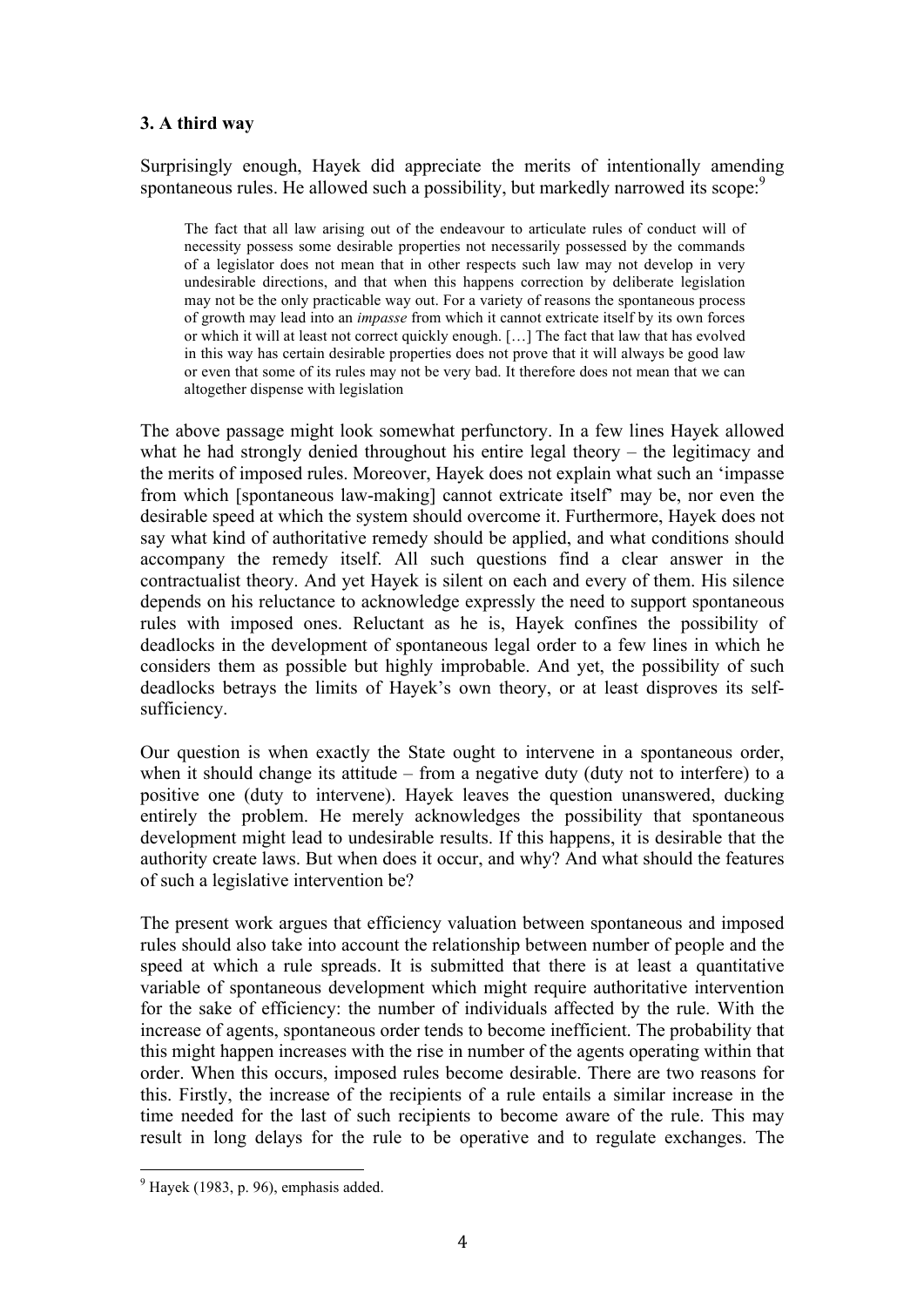outcome is a significant loss of wealth. Secondly, it is well possible that the spontaneous order would produce several rules for the same situation, and not just one. And yet a single rule for each kind of transaction is more efficient than a plurality. The more people in a group, the more the chances of a plurality of rules for the same situation. Obviously enough, this plurality of different rules would significantly decrease the total welfare. Those individuals who follow a same rule extract the maximum benefit from exchanges among themselves. Those who follow different rules, on the contrary, will have to suffer additional costs to coordinate themselves in order to be able to exchange.

Length of time for a rule to become known to all the members of a group and potential conflict among several rules are probably the reasons for Hayek's 'impasse'. When considerable time is needed for a rule to be known within a group, and more rules 'emerge' to regulate the same case, then an intervention of the authority is needed to impose the same rule to all the members of the group. It is therefore reasonable to envisage some threshold in the number of individuals within the group. When their number reaches the threshold, the costs of the 'impasse' might exceed the advantages of spontaneous development of rules. It is then that imposed rules would become efficient, for a simple cost/benefit valuation.

Law lies in between evolution and authority. Law reacts to Hayek's *impasse* with the publication of a rule. Publication is often neglected in orthodox legal theory, but it is crucial to understand the passage from spontaneous to imposed rules in the development of a legal system. Publicising due behaviour renders it *public* – that is, presumptively known to all recipients in the moment of its publication. Obviously, a similar presumption could not arise within spontaneous legal evolution, for it is plainly false. Imposed law presumes knowledge of its rules in that it does not excuse their ignorance. But this is precisely the advantage of publication: to impose knowledge of due behaviour to all agents within a system instantaneously. This way imposed law overcomes the *impasse* described (in a rather obscure way) in Hayek. The advantage of publication does not mean that imposed law is always preferable to spontaneous law. Rather, imposed law is more efficient than spontaneous law when a cost-benefit valuation would yield a Paretian improvement for the commonwealth.<sup>10</sup>

#### **4. Custom as a (spontaneous) source of law**

In legal terms, Hayekian spontaneous order is nothing but customary law.<sup>11</sup> The following pages provide some empirical confirmations of the primacy (in time) of spontaneous custom over positive law, and most of all of the reason for their combination. When and why did spontaneous behaviour patterns (i.e. custom) give way to imposed rules (i.e. positive law)?

 $10$  Obviously enough, no such valuation would be needed in case of conflicting spontaneous rules and infinite temporal horizon. In that case, imposed law would yield a Paretian improvement whatever the cost to adopt it. This cost would be compensated by the permanent gain of advantages which would never be achieved otherwise.

<sup>&</sup>lt;sup>11</sup> We are referring to customs regulating cases not regulated by the law (*consuetudo praeter legem*). Other kinds of customs may regulate situations already provided for by the law, hereby clashing with it (*consuetudo contra legem*) or endorsing it (*consuetudo secundum legem*). Such other kinds of custom however presuppose the existence of positive law, and so do not represent Hayek's idea of spontaneous order which develops in its absence.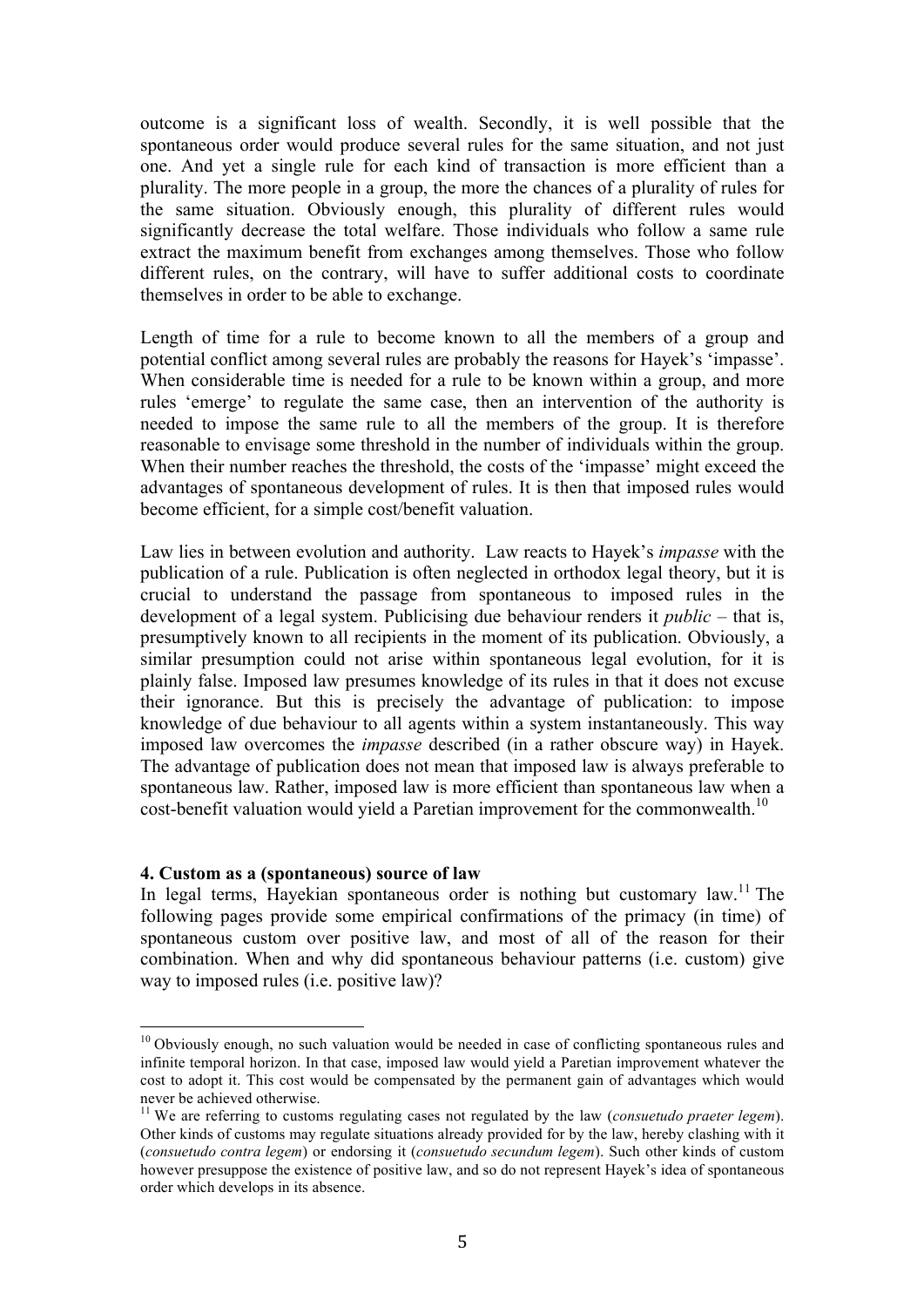#### 4.1. Custom in State law

Custom is the only source of law not produced by the lawmaker which is acknowledged by the legal system. National law allows custom but places it into a residual category, the lowest grade within the legal hierarchy.<sup>12</sup> Customs grow up spontaneously – that is, without the control of the authority. As such, modern legal systems, based as they are on positive commands, seek to limit the scope of custom. In modern law, custom applies only to situations in which no legal command (either of statutory or jurisprudential nature) can be found.<sup>13</sup> What is important to our purposes is that such customs, narrow in scope as they may be, are acknowledged by the legal system *after* their making. A legal system may acknowledge some usages and lend them some (limited) authority – just enough to compensate for the absence of a formal rule, so to 'fill the gap' in the system. But the usage pre-exists to the legal system which acknowledges and accepts it. Some customs have been in existence for a very long time, going through different historical periods and so different legal systems. In such cases, the longevity of the custom probably depended on its acknowledgement (and so enforcement) by the different legal systems: enforcing the custom meant also sanctioning its violation. <sup>14</sup> Even within purely 'contractual' systems such as the modern legal systems, therefore, some room is left to spontaneous regulation of collective behaviours. Within such systems, customary law is the link connecting spontaneous and imposed rules.

### 4.2 Custom in Public International law

Marginalised as it is by State law, customary law enjoys a pre-eminent rank when it comes to regulate the interaction between different States – that is, in Public International law.<sup>15</sup> International custom, as unwritten law, is often opposed to the 'law of the treatises', the 'contractual' side of International law. Whenever a State has not underwritten a specific international treaty, or not treaty regulates a specific issue, international custom fills the gap in International law. At the same time, the exponential growth of the number of international treatises and international institutions over the last century, coupled with the unprecedented increase in the number of active international players, has progressively reduced the scope for international custom. The growth of international relations and the increase in scope and aims of supranational organisations both entail a higher need to plan and foresee

 $12$  Apparently, such a statement begs the question about the customary nature of common law. The issue is too complex to be dealt with in the present essay. Suffices to say, to our purposes, that the association common law – customary law is ambiguous at best, if not just wrong. For a first introduction on this centuries-old ambiguity see Cromartie (2007), Ibbetson (2007) and moreover Baker (2001, pp. 59-90).

<sup>&</sup>lt;sup>13</sup> For the role of custom in primitive legal systems see (Elias, 1956; Hoebel, 2006). Obviously enough, these studies apply the term 'custom' in a very different context. And yet, they seem to strengthen the impression that the scope of custom is inversely proportional to the advancement of a legal system. The less sophisticated the legal system, in other words, the more the room for custom, and vice-versa.

<sup>&</sup>lt;sup>14</sup> On the necessity of sanctioning the violation of a spontaneous custom see the debate between Robert Sugden and Ken Binmore (Binmore, 1998; Sugden 2001; Binmore 2001).

<sup>&</sup>lt;sup>15</sup> For instance, Article 38(1) of the Statute of the International Court of Justice states that 'The Court, whose function is to decide in accordance with international law such disputes as are submitted to it, shall apply: [...] b. international custom, as evidence of a general practice accepted as law'. See further Bederman (2010, pp.135-167).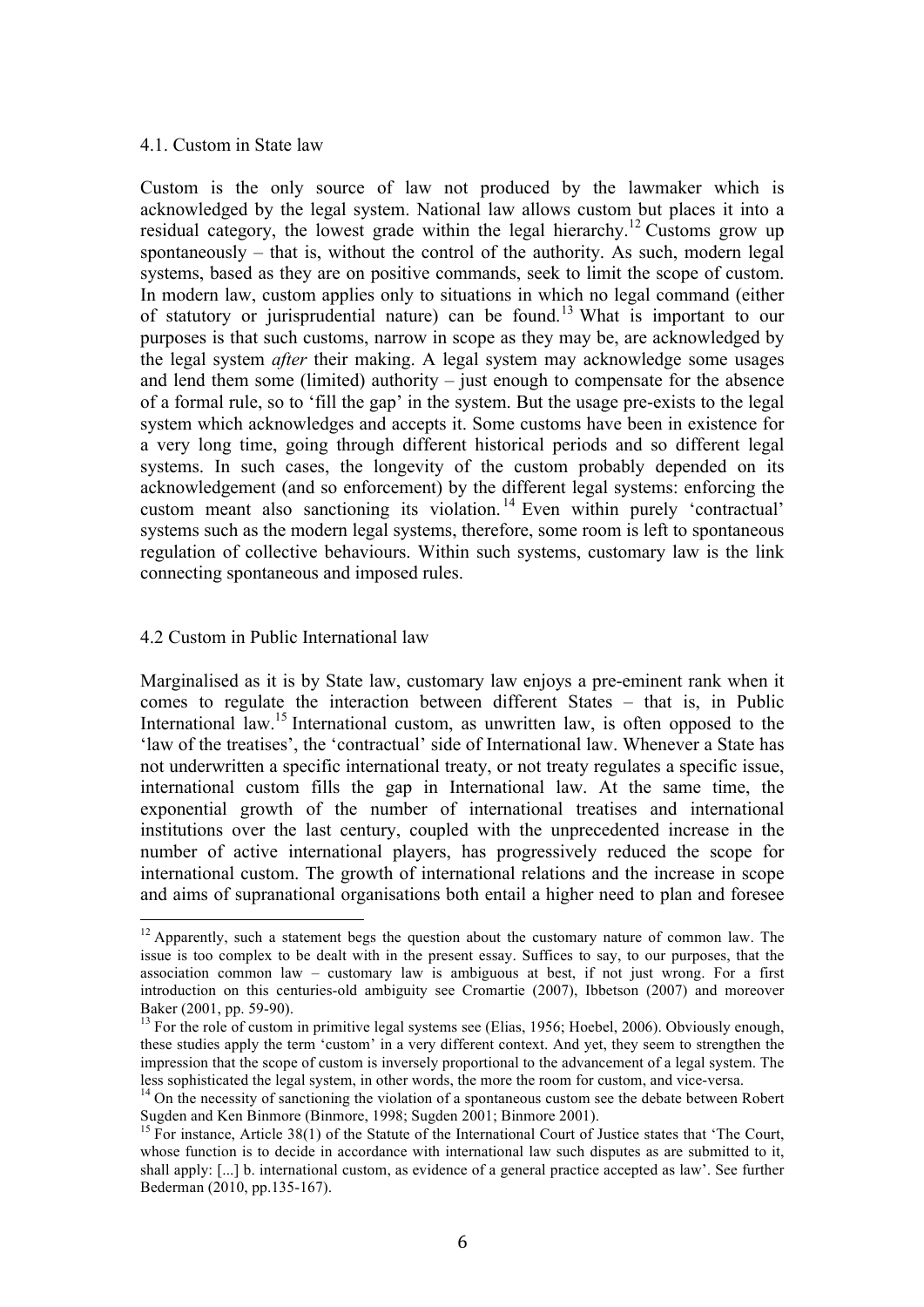behaviours. In such circumstances it is but reasonable for a non-written law to progressively withdraw in favour of a written legal system.

All this makes International law a good example of what argued in this paper. Because of the limited number of agents, the initial relations between States develop spontaneously and tend to crystallise into customary rules. Later on, the increase in the number of participants and the consequent risk of developing conflicting customs require some degree of coordination among spontaneous rules. This can only be achieved by agreement and so contractually.

#### 4.3 Mercantile custom: London and Antwerp in the sixteenth century

Contemporary examples of customary law used by large groups are relatively few. There are too many agents, and exchanges are easy, immediate and virtually without borders. Going back in time, however, it is easier to find examples in support of the primacy (in time) of spontaneous legislative process. In such examples authoritative interventions occurred only because of external circumstances, which made economically convenient to move from custom to law.

Our example is about insurance customs. Accurate enough data are available only from the late fifteenth century, which signalled also the beginning of the great codification of customary law. <sup>16</sup> During the late Middle Ages customs were progressively written down. Writing down customs meant crystallising a rule so far held as compulsory but never properly formalised. It fulfilled the very same function as the one we are arguing: entailing the presumption of knowledge. 'Publication' originally meant exactly what the word suggests: making something public. As such, it required just printing out and spreading a document, reading aloud its content in a crowded square, or posting it up in busy venues.<sup>17</sup> A particularly interesting example is the insurance code of the Spanish Consulate in Bruges. The Code was published (that is, printed *and* circulated) in 1569, and it was written both in Spanish and in French so to ensure a wider audience. At the end of its  $147$  articles, the Code read:<sup>18</sup>

> in order that our subjects and any other who want to know the content of such ordinances may know, read and understand them, it is ordered that the above ordinances be printed in our Spanish language and be translated and published in the French language at the same time. Upon printing the ordinances, they shall be at disposal of this nation [i.e. the Spanish merchants within the Consulate], so

<sup>16</sup> The most famous case is that of northern France, which started with the *Ordonnance* of *Montil-leztours* of 1454 (although it was completed only in 1583).

<sup>&</sup>lt;sup>17</sup> 'Laws and edicts must be promulgated and published in a public venue, through the crier's voice [...] Sometimes with a horn, as in Naples and in the District of Paris [...] At the sound of the horn the people gather together, and then the law is published, so that in the city of Naples laws and pragmatics are published in a large square and before the nobles, where a large concourse of citizen and people gather together. Hence, ecclesiastical constitutions and the like are often published in solemn Masses, during the preaching, and on market-days […] the text of the law is posted up in crossroads and in the main places of the city […] before everybody's eyes, so to be read out. Borrello (1621, pp. 413-414, nn. 3-4, 6-7), our translation.

<sup>&</sup>lt;sup>18</sup> Verlinden (1950, p. 126), our translation, emphasis added. The Spanish text, identic to the French, is published by the same Verlinden (1947*b*, pp. 179-180). See also the Preamble to the Ordinances: 'We, the Consuls, desiring that our subjects suffer no more frauds or abuses for lack of understanding of those usages and customs, have deemed good […] to establish and write down the above ordinances and institutes, so that from now on our subjects may know and understand how insurances work, both when they underwrite and when they take out a policy in this city of Bruges', transcription in Verlinden (1950, p. 60), our translation; Spanish text in Verlinden (1947*a*, p. 162).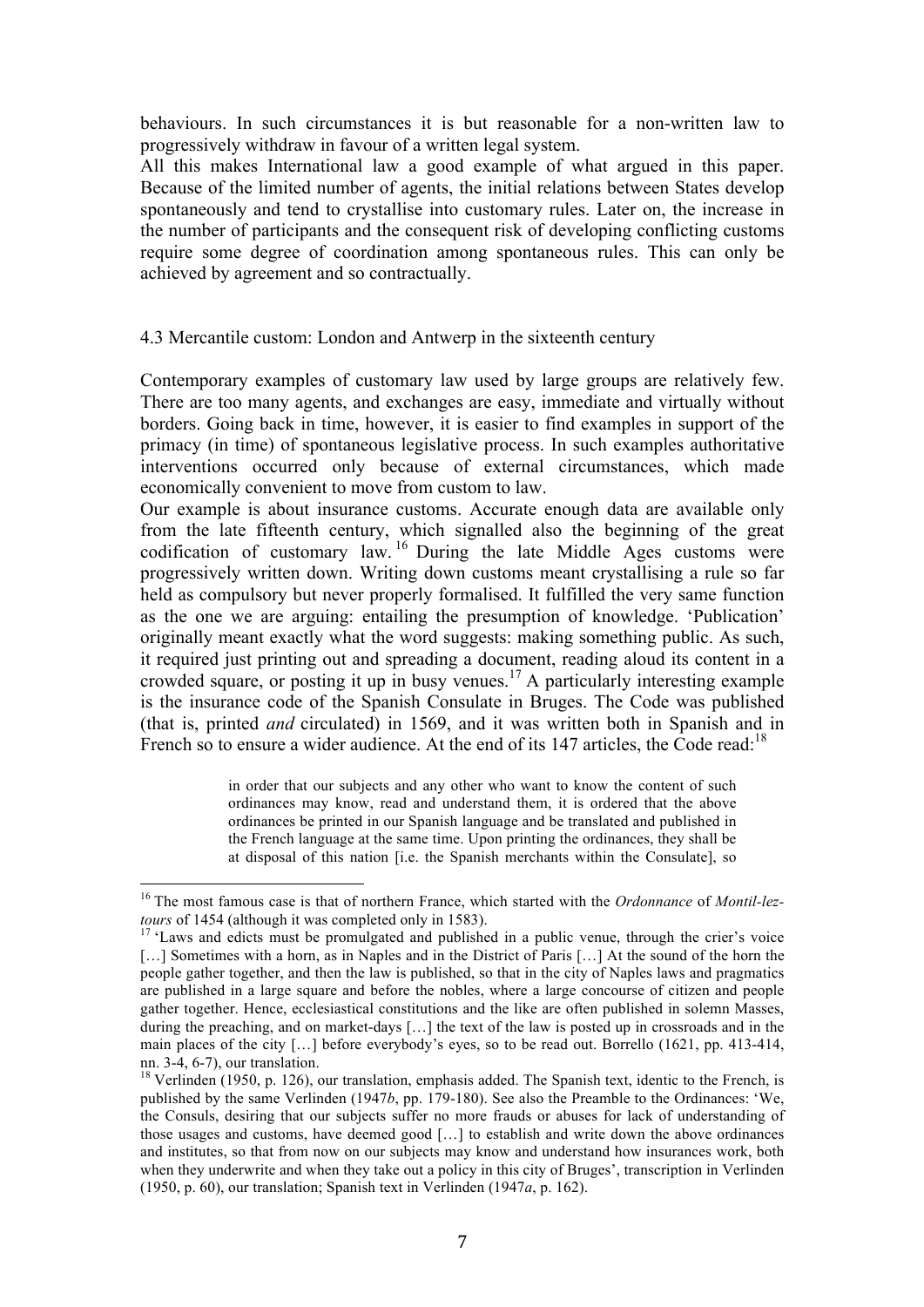that anyone may ask me, the Secretary, or my successor, for a copy thereof […] To make sure that our subjects have time enough to be aware and duly informed, it is ordered that these ordinances will be in force on the first day of January of the year of our Lord Jesus Christ's Nativity 1569 [1 January 1570]

Commercial customs were usually written down by mercantile corporations, the *universitates mercatorum*. Public authority often ratified such transcriptions.<sup>19</sup> Insurance customs, however, had been used for some centuries. Why transcribing so many of them right in that period? While we cannot put forward strictly causal relations, we might offer a conjecture. The rapid increase in publication of mercantile customs starts with the intensifying of mercantile (particularly maritime) exchanges and the increase in the routes' length.<sup>20</sup>

From the late fifteenth century Antwerp grew exponentially, to the point of becoming the main commercial gateway of northern Europe during the sixteenth century. Antwerp's growth attracted an increasing number of merchants from many different areas – and so applying different customary rules. In a short while, the presence of several customs incompatible with each other became less and less sustainable (that is, too expensive in terms of transaction costs) for the mercantile community at large.<sup>21</sup> The above-mentioned insurance code of the Spanish Consulate of Bruges (whose members were mostly resident in Antwerp) explains that: $^{22}$ 

The policies stipulated so far stated that the insurance was made according to the usage and customs of the street of London and the Bourse of Antwerp. However, such usage and customs are not written, and there is no-one who knows them

It might be interesting to note how the intensification of mercantile exchanges and the increase in the routes' length both grew with a similar, and extremely rapid, trend right during the time in which oral customs gave way to written ones. In writing down their customs, merchants had the chance to select them, so to decide which one to abide. Among merchants, abiding by the rules was strictly observed because of the importance of good faith in transactions. Invoking personal ignorance of a document printed, distributed and most of all posted up in venues institutionally used for exchanges (which were already called 'bourses') was universally held as contrary to good faith. Such documents, therefore, fulfilled a three-fold task: coordinating, spreading and legitimising the expected behaviour.

It is not only the increase of agents and the consequent growth of exchanges that strain a custom. As mentioned above, spontaneous order may not be able to solve conflicting rules. This deadlock is more frequent when different and already

<sup>&</sup>lt;sup>19</sup> See for instance the Ordinances of the Consulate of Burgos (1538, 1546 and 1582), of Seville (1556), and of Bilbao (1520, 1531 and 1560).

 $20$  Cf. first of all Braudel (1966, vol. I).

<sup>21</sup> Goris (1925, pp. 59-67, 178-184); Genard (1882, pp. 195-196); Guiard (1972, vol. I, pp. 121-127). Already in 1550-51 the Spanish merchants residing in Antwerp sought to separate themselves form the general Consulate of Bruges in order to publish their own customs and solve (by contractual means) the growing *impasse*. Archivo General de Simancas, Estado, leg. 536, transcription in Coronas Gonzales (1984, p. 388).

 $^{22}$  Prologue to the Ordinances of the Spanish Consulate in Bruges of 1570, transcription in Verlinden (1950, p. 60), our translation. Spanish text transcribed in Verlinden (1947*a*, p. 162).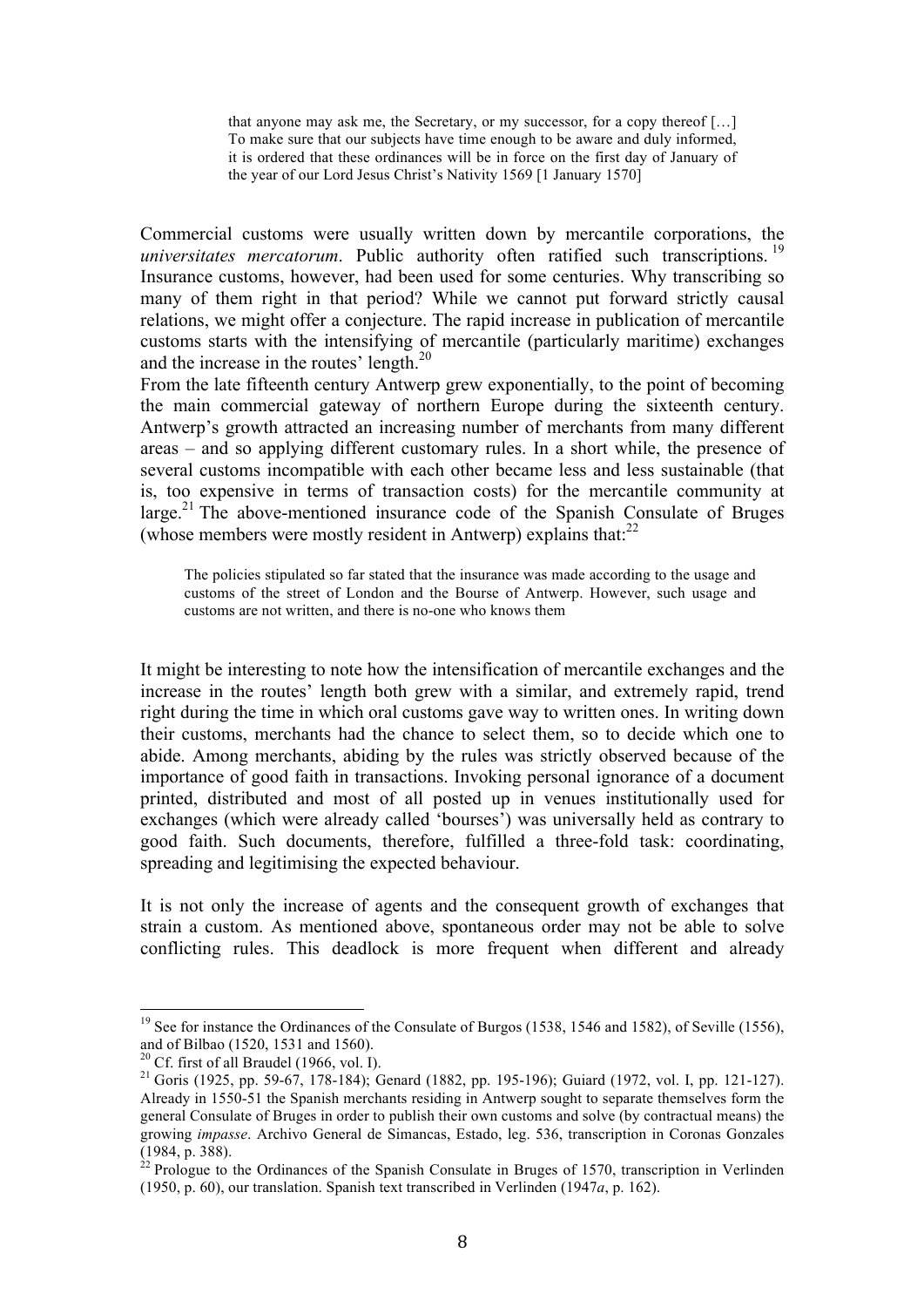developed customs meet. The answer to such a Hayekian *impasse* has often been contractual, and it is frequently attested in legal proceedings.

A typical case was the *enquête par turbe*. <sup>23</sup> The *turbe* was a gathering of the most representative members of a community (originally, the elders), summoned to ascertain some particular facts so as to solve a legal dispute. The *turbe* is a very ancient practice,  $24$  and its link with the modern jury is quite probable. Among merchants, the importance of the *turbe* grew proportionally to the demand for clarity. Whenever it was not clear which rule to apply to a particular transaction, a group of merchants (usually the most experienced and trustworthy) gathered together so to find out the customary rule applicable to the case. Finding out the custom often meant in fact choosing in between the customs invoked by the parties. Thus, often the merchants gathered in the *turbe* ended up deciding whether, according to their own experience, the applicable rule was the one invoked by the plaintiff or that supported by the defendant. This way the conflict among customs was solved in favour of the customary rule used by the majority among the community.<sup>25</sup> In Antwerp, the first evidence of mercantile *turben* dates back to the late fifteenth century,<sup>26</sup> and so right at the beginning of the great expansion of the city. This seems hardly fortuitous: attracting merchants of different regions and nationalities meant also attracting different and often opposite customs. Hence the need to clarify the applicable custom – that is, deciding which rule to apply for a certain kind of exchange within a given community.

*Turben* were expensive, first of all because of the organisational costs they entailed. It was not always possible to gather a *turbe* for each single dispute. Another means to achieve the same result was to rely on the interest of the parties to a dispute to prove their case. In this case it was up to the parties to gather evidence about the applicability of a custom within the community, not to the community itself. In the 1570s London, such a means was called (in a somewhat derogatory way) *perrera*. *Perrera* was a different procedure to reach the same end as the *turbe*: contractual coordination of conflicting usages. In case of dispute on the (customary) applicability of a certain clause in a mercantile contract, each party sought to obtain the highest possible number of underwritings from fellow merchants declaring that they knew of the clause and used it routinely (that is, customarily), or that they never heard of it.<sup>27</sup> Obviously enough, the *perrera* shows the most common downside of any contractual approach: self-interest. Sometimes, a merchant underwrote a *perrera* not because he was truly familiar with the clause and used it himself, but just to help out a colleague who would then owe him a favour. It was well possible that the underwriter would have needed some signatures in support of his own contract later on. Signing a false *perrera* was therefore a good way to ensure support for one's own future disputes.<sup>28</sup> This 'exchange of favours' verged into the absurd when a same merchant underwrote

 <sup>23</sup> Waelkens (1985, pp. 337-346).

<sup>&</sup>lt;sup>24</sup> Howard Bloch (1977, pp. 121-122).

<sup>&</sup>lt;sup>25</sup> Such a majority could be a simple majority, a qualified majority or even unanimity according to time and place. Although *prima facie* not strictly necessary, it would seem that the *turbe* procedure could be invoked by the party even in case of notorious custom. Poudret (1987, p. 71).

<sup>26</sup> de Ruysscher (2012, pp. 7, 12-13).

<sup>&</sup>lt;sup>27</sup> The procedure of *perrera* is minutely described by an anonymous London merchant: British Library, MS Additional 48020, *fol*. 348*r*-348*v* (very probably written in January-February 1577).

<sup>28</sup> 'These days men are ever assured who use always do for me and I will do for thee', *ibid., fol*. 348*v*. The same problem is attested in the insurance Ordinances of the Consulate of Bilbao of 1560, ord. 56, text in Guiard y Larrauri (1972, p. 615).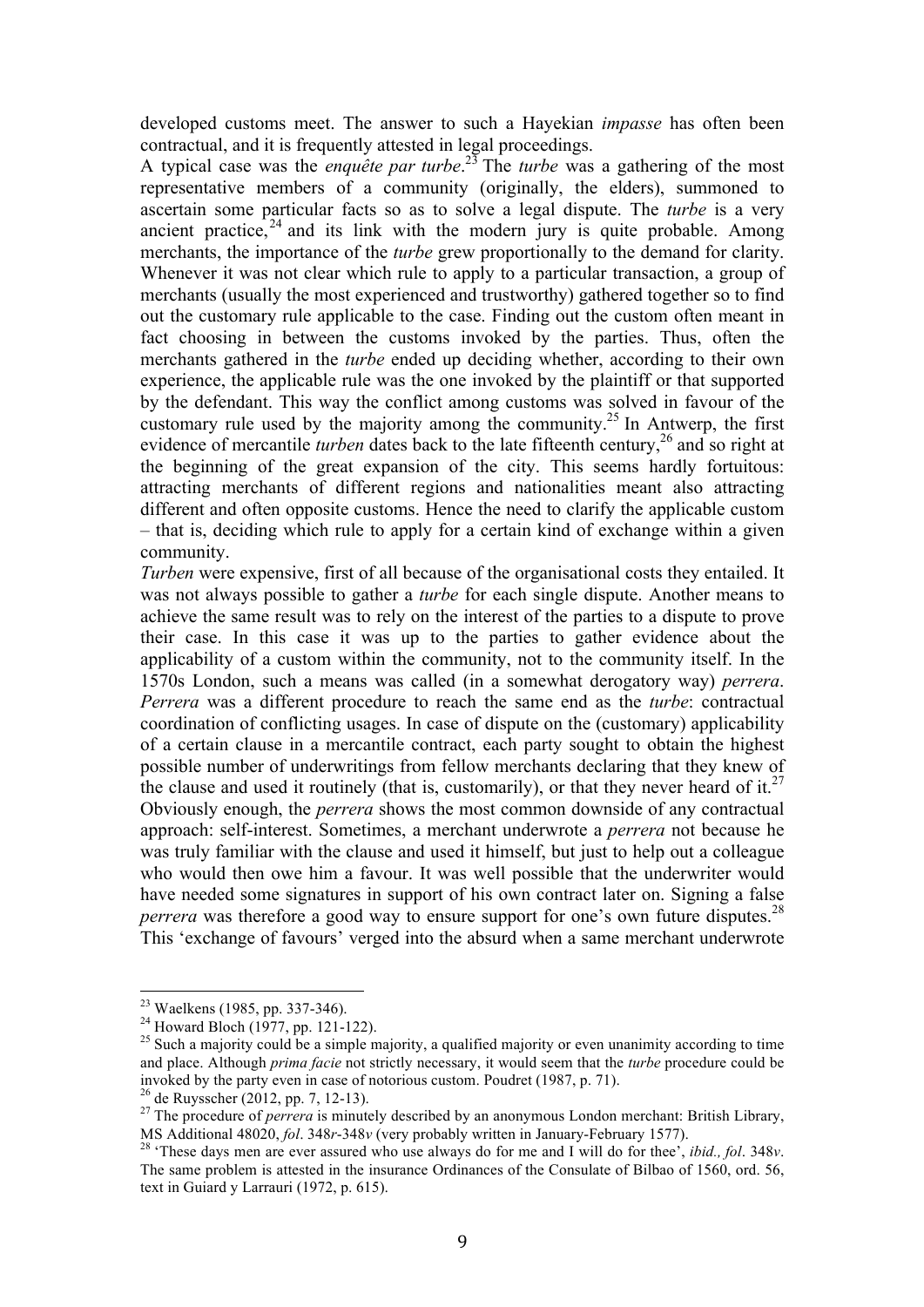in favour of both parties' *perreras*, this way stating something and its opposite at the same time. $29$ 

## **5. Conclusions**

The present paper suggested two possible reasons for the inefficiencies of normative autopoiesis for which Hayek argued in favour of a legislative solution: the elevated number of agents and the resulting potential conflict between spontaneous rules. The speed at which a rule spreads among the involved agents is a crucial factor to assess whether an imposed rule (law) is more efficient than a spontaneous one (custom). Imposed rules can rely on publication and the ensuing presumption of knowledge. Customary rules cannot. It is therefore possible to suggest a different approach to customary law. While contractualists consider State law as the crystallisation of collective will, the most radical evolutionaries regard it as an undue constraint on the liberty of pursuing individual aims. Between these two extremes there is however room for a third way, seeking to reconcile them. Hayek's position is the actual starting point of collective rules, stemming from spontaneous interaction of free agents: customary law. If an objection has to be raised to Hayek's theory, it lies in his extremely narrow views about the later stage, that of legislation. Hayek does not leave enough room to law, for he considers it as a prevarication against the free will of individuals, their freedom to *individual* self-determination. The opposite is true: legislation can well increase the efficiency of individuals' self-determination, regardless of any redistributive issue. It is therefore possible to slightly revise his theory on the spontaneous formation of rules. The reason for the possible *impasse* of customary law lies in the excessive length for the rule to reach the last individual within the community, and in the potential conflict among uncoordinated usages. To be more efficient than imposed rules, spontaneous rules must spread rapidly enough so that the loss of potential welfare does not exceed the cost resulting from introducing, publishing and enforcing the imposed rule.

Some empirical evidence seemingly in favour of our thesis was found in both contemporary and historical legal systems. As contemporary examples, we looked at the (residual) role of custom in State law, and most of all at Public International law. There (much to the contrary of State law) custom comes before law. As an historical example, we hinted at the passage from oral to written customary law. Such a passage is of particular importance, for it attests a *spontaneous* effort to improve the efficiency of a custom. The authority's intervention was sporadic but already present. It consisted in the approval of the redaction of the custom. Such approval may well be considered as a forerunner of modern authoritative law-making, held by contractualists as necessary and irreplaceable.

The pitfalls in the evolution of spontaneous behaviours require the intervention of imposed law for efficiency's sake. Imposed law solves such pitfalls through an instrument too often given for granted and so neglected: the publication of due behaviour. From the town crier of old to the modern Official Journals passing through the news-sheets, publication renders due behaviour both intelligible and uniform. When the number of agents increases too much, or their interactions become too fast and frequent, spontaneous coordination is too expensive and so inefficient. This is when imposed law takes over.

<sup>29</sup> British Library, MS Additional 48020, *fol.* 348*v*.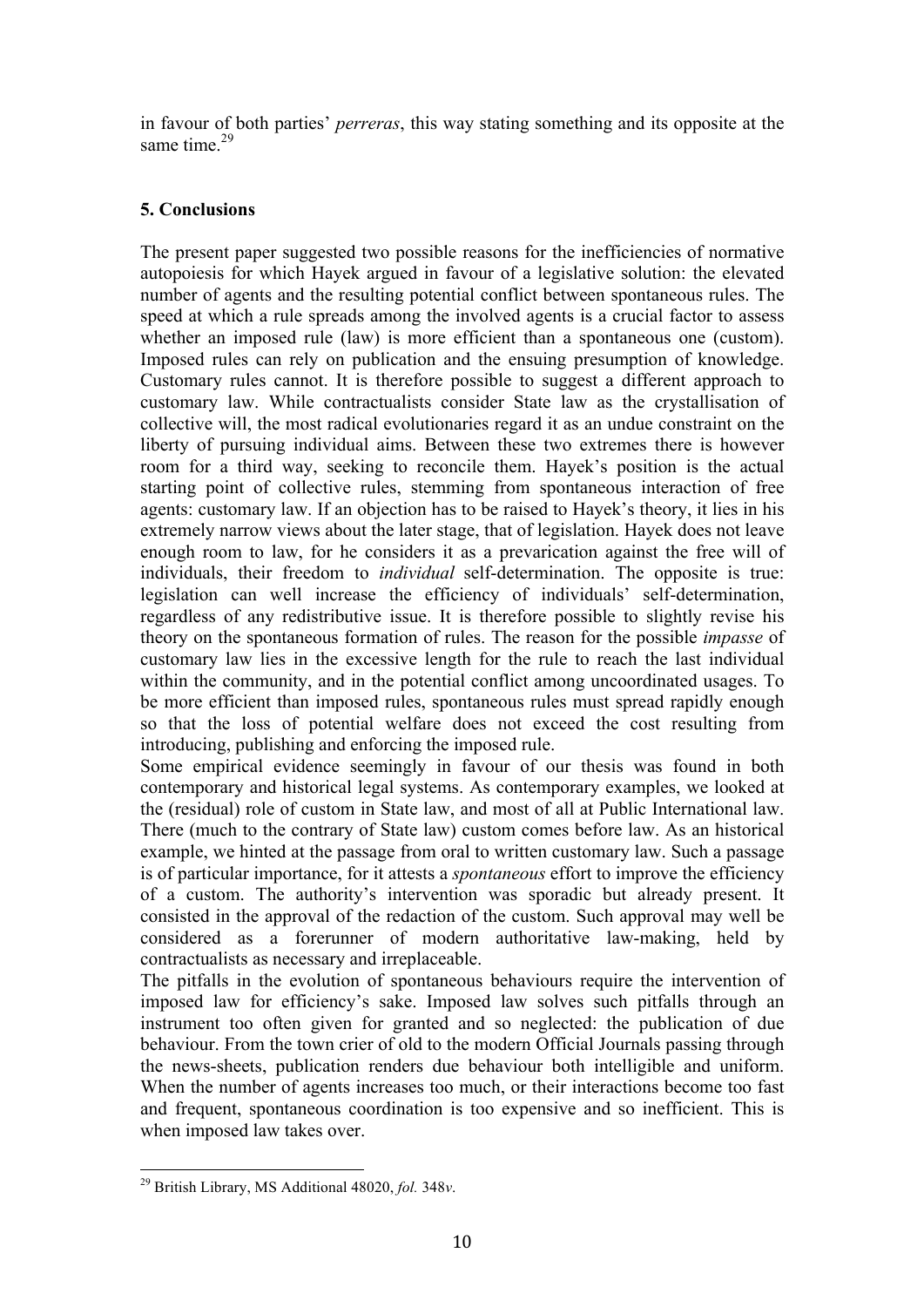#### **References**

Aoki, M. (2007), Endogenizing Institutions and Institutional Changes, *Journal of Institutional Economics*, *3*, 1-31.

Axelrod, R. (1986), An Evolutionary Approach to Norms, *The American Political Science Review*, *80*, 1095-1111

Baker, J., (2001), *The Law's Two Bodies*, Oxford: Oxford University Press.

Bederman, D. (2010), Custom as a Source of Law, Cambridge: Cambridge University Press.

Binmore, K. (1998), Game Theory and the Social Contract (Vol II): Just Playing, Cambridge (MA): MIT Press.

Binmore, K. (2001), Evolutionary Social Theory: Reply to Robert Sugden, *The Economic Journal*, *111*, 244-248.

Borrello, C. (1621), De Magistratuum edictis, Francofurti ad Moenum, typis Hartmanni Palthenii, sumptibus haeredum Zachariae Palthenii.

Braudel, F. (1966), La Méditerranée et le Monde Méditerranéen à l'époque de Philippe II ( $2<sup>nd</sup>$  edn.), Paris: Colin.

Buchanan, J. M. (1990), The Domain of Constitutional Economics, *Constitutional Political Economy*, *1*, 1-18.

Buchanan, J. M. (2006), The Limits of Liberty. Between Anarchy and Leviathan. Chicago: University of Chicago Press,

Buchanan, J. M. – Tullock, G. (1965), The Calculus of Consent, Ann Arbor: University of Michigan Press.

Coronas Gonzales, S. (1984), La Ordenanza de Seguros Marítimos del Consulado de la Nación de España en Brujas, *Anuario de historia del derecho español*, *54,* 385-407.

Cromartie, A. (2007), The idea of Common Law as Custom, in A. Perreau-Saussine, J.B. Murphy (Eds.), *The Nature of Customary Law*, Cambridge: Cambridge University Press, pp. 203-227.

de Ruysscher, D. (2012), From Usages of Merchants to Default Rules: Practices of Trade, Ius Commune and Urban Law in Early Modern Antwerp, *Journal of Legal History*, *33*, 3-29.

Elias, T. O. (1956), The Nature of African Customary Law, Manchester, Manchester University Press.

Genard, P. (1882), Jean-Baptiste Ferufini et les Assurances Maritimes à Anvers, *Bulletin de la Société de Géographie d'Anvers*, *7,* 193-268.

Gintis, H. (2000), Game Theory Evolving, Princeton NJ: Princeton University Press.

Goris, J. (1925), Etude sur les Colonies Marchand es Meridionales à Anvers de 1488 à 1567, Louvain: Uystpruyst.

Guiard y Larrauri, T. (1972), *Historia del Consulado y Casa de Contratacion de la Villa de Bilbao*, vol. I, Bilbao: La Gran Enciclopedia Vasca.

Hayek, F. von (1983), *Law, Legislation and Liberty*, vol. I, Chicago: University of Chicago Press.

Hodgson, G. M. (2003), Darwinism and Institutional Economics, *Journal of Economic Issues*, *37*, 85- 97.

Hoebel, E. A. (2006), *The Law of Primitive Man*, Cambridge MA: Harvard University Press.

Howard Bloch, R. (1977), *Medieval French Literature and Law*, Berkeley: University of California Press.

Hume, D. (1978), *A Treatise of Human Nature*, Oxford: Clarendon Press.

Ibbetson, D. (2007), *Custom in Medieval Law*, in A. Perreau-Saussine, J. B. Murphy (Eds.), *The Nature of Customary Law*, Cambridge: Cambridge University Press, pp. 151-175.

McCormick, R. – Tollison, R. (1981), *Politicians, Legislation, and the Economy – An Inquiry into the Interest-Group Theory of Government*, Boston: Kluver.

Ostrom, E. (2000), Collective Action and the Evolution of Social Norms, *The Journal of Economic Perspectives*, *14*, 137-158.

Poudret, J.-F. (1987), Réflexions sur la Preuve de la Coutume devant les Jurisdictions Royales Françaises aux XIIIe et XIVe Siècles, notamment le Rôle de l'Enquête par Turbe, *Revue Historique de Droit Français et Étranger*, (4<sup>th</sup> series), 65, pp. 71-86.

Richerson, P. J. – Boyd, R. (2005), *Not by Genes Alone: How Culture Transformed Human Evolution*, Chicago: University of Chicago press.

Smith, A. (2006), *An Inquiry into the Nature and Causes of the Wealth of Nations*, Coln St Aldwyns: The Echo Library.

Sugden, R. (1989), Spontaneous Order, *The Journal of Economics Perspectives*, *3*, 85-97.

Sugden, R. (2001), Ken Binmore's Evolutionary Social Theory, *The Economic Journal*, *111*, 213-243. Verlinden, C. (1947a), Codigo de Seguros Maritimos segun la Costumbre de Amberes, Promulgado

por el Consulado Español de Brujas en 1569, *Quadernos de Historia de Hispaña*, *7*, 146-193.